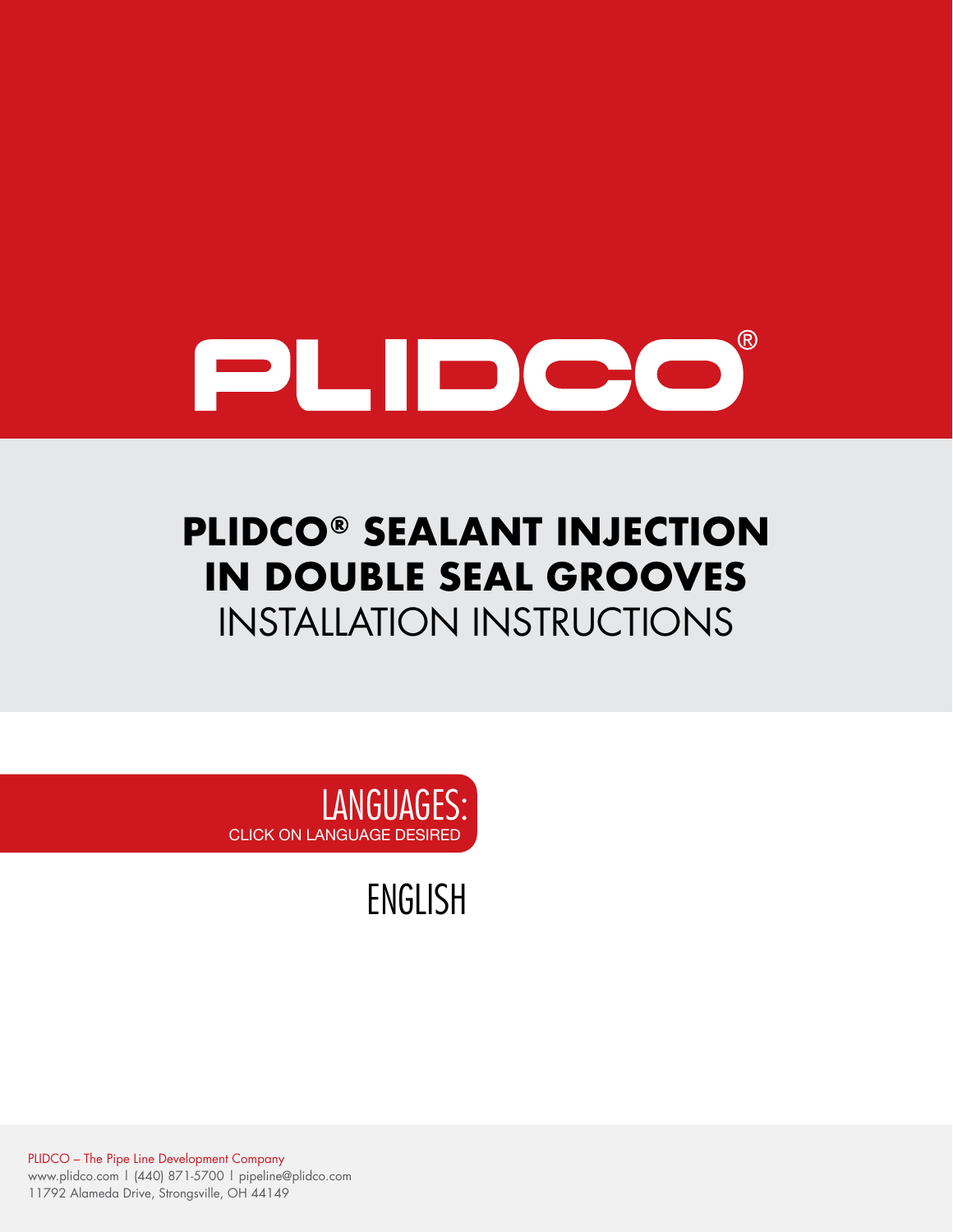<span id="page-1-0"></span>

The Pipe Line Development Company 11792 Alameda Drive, Strongsville, Ohio 44149, USA Phone: (440) 871-5700 • Fax: (440) 871-9577 Toll Free: 1-800-848-3333 web: www.plidco.com • e-mail: pipeline@plidco.com

## **SEALANT INJECTION IN DOUBLE SEAL GROOVES INSTALLATION INSTRUCTIONS**

!! **WARNING**!!

IMPROPER SELECTION OR USE OF THIS PRODUCT CAN RESULT IN EXPLOSION, FIRE, DEATH, PERSONAL INJURY, PROPERTY DAMAGE AND/OR HARM TO THE ENVIRONMENT.

Do not inject sealant until all aspects of the application are thoroughly analyzed. Do not inject sealant until you read and understand these installation instructions. If you have any questions, or encounter any difficulties using this product, please contact: PLIDCO 440-871-5700

### **READ CAREFULLY**

The person in charge of the repair must be familiar with these instructions and communicate them to all personnel involved in the repair crew.

#### **Safety Check List**

- $\Box$  Read and follow these instructions carefully. Follow your company's safety policy and applicable codes and standards.
- The instructions presented here are in addition to the PLIDCO Split+Sleeve Installation Instructions, PLIDCO Hot Tapping+Saddle Installation Instructions and the operating instructions for the sealant gun, provided separately. All instructions must be read and understood fully before proceeding.
- $\Box$  The pre-pack method is recommended for all sealants supplied in stick form. The injection method may also be used for stick type sealants, but must be used for liquid type sealants.
- $\square$  During the installation procedure, those installing the PLIDCO product must wear, at minimum, Z87+ safety eyewear and steel toe safety footwear.
- $\Box$  If the pipeline has been shut down, re-pressuring should be done with extreme caution. Repressuring should be accomplished slowly and steadily without surges that could vibrate the pipeline and fitting. Industry codes and standards are a good source of information on this subject. Except for testing purposes, do not exceed the design pressure of the PLIDCO product. Personnel should not be allowed near the repair until the seal has been proven.